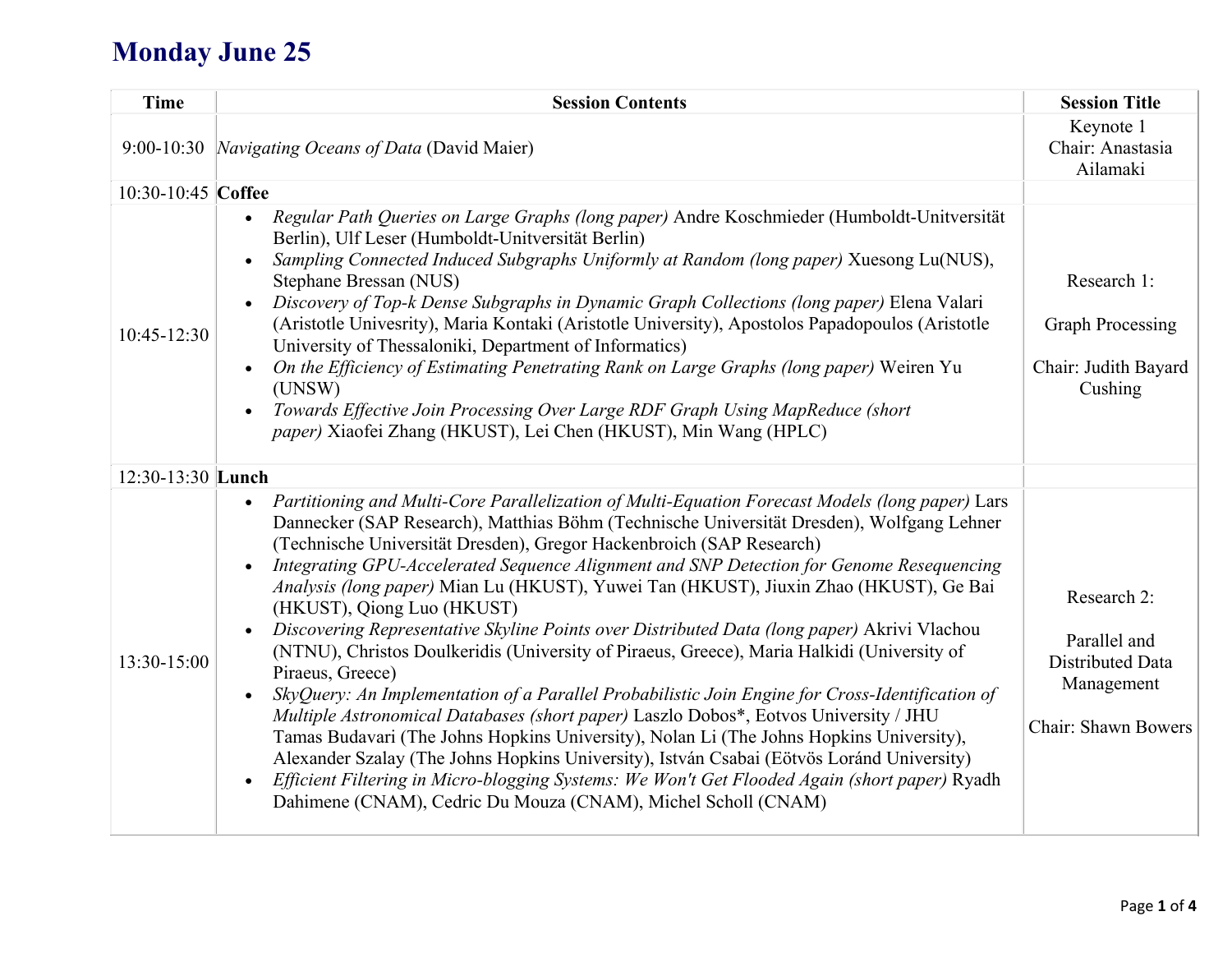| 15:00-16:00 | AIMS: A Tool for View-Based Analysis of Streams of Flight Data (35) Gereon Schueller<br>(Fraunhofer FKIE), Roman Saul (Fraunhofer FKIE), Andreas Behrend (University of Bonn)<br>TARCLOUD: A Cloud-based platform to support miRNA target prediction (37) Thanasis Vergoulis<br>(NTUA & IMIS), Michail Alexakis (IMIS, "Athena" RC), Theodore Dalamagas (IMIS "Athena"<br>RC), Manolis Maragkakis (University of Pennsylvania), Artemis Hatzigeorgiou (BSRC "Alexander<br>Fleming" Greece), Timos Sellis (NTUA & IMIS "Athena" RC)<br>SALSA: A Software System for Data Management in Field Spectrometry (97) Baljeet Malhotra<br>(SAP Research, Singapore), John Gamon (University Of Alberta, Canada), Stephane Bressan<br>(NUS)<br>Incremental DNA Sequence Analysis in the Cloud (98) Romeo Kienzler (IBM Software Group),<br>$\bullet$<br>Remy Bruggmann (University of Bern), Anand Ranganathan (IBM), Nesime Tatbul (ETH Zurich)<br>AITION: A Scalable Platform for Interactive Data Mining (100) Harry Dimitropoulos (University<br>$\bullet$<br>of Athens), Herald Kllapi (University of Athens), Omiros Metaxas (University of Athens), Nikolas<br>Oikonomidis (University of Athens), Eva Sitaridi (University of Athens), Manolis Tsangaris<br>(University of Athens), Yannis Ioannidis (University of Athens) | Coffee/ Posters/<br>Demos                                                                    |
|-------------|----------------------------------------------------------------------------------------------------------------------------------------------------------------------------------------------------------------------------------------------------------------------------------------------------------------------------------------------------------------------------------------------------------------------------------------------------------------------------------------------------------------------------------------------------------------------------------------------------------------------------------------------------------------------------------------------------------------------------------------------------------------------------------------------------------------------------------------------------------------------------------------------------------------------------------------------------------------------------------------------------------------------------------------------------------------------------------------------------------------------------------------------------------------------------------------------------------------------------------------------------------------------------------------------------------------------------|----------------------------------------------------------------------------------------------|
| 16:00-17:45 | Probabilistic Range Monitoring of Streaming Uncertain Positions in GeoSocial Networks (long<br>paper) Kostas Patroumpas (National Technical University of Athens), Marios Papamichalis<br>(National Technical University of Athens), Timos Sellis (NTUA & IMIS "Athena" RC)<br>Probabilistic Frequent Pattern Growth for Itemset Mining in Uncertain Databases (long<br>paper) Andreas Züfle (LMU München), Matthias Renz (LMU München), Thomas Bernecker<br>(LMU München), Hans-Peter Kriegel (Ludwig-Maximilians-Universitaet Muenchen), Florian<br>Verhein<br>Evaluating Trajectory Queries Over Imprecise Location Data (long paper) Xike Xie (HKU),<br>Reynold Cheng (HKU), Man Lung Yiu (HKPOLYU)<br>Efficient range queries over uncertain strings (long paper) Dongbo Dai (Shanghai University),<br>Jiang Xie (Shanghai University), huiran Zhang (Shanghai University), JIAQI DONG (Fudan<br>University)<br>Continuous Probabilistic Sum Queries in Wireless Sensor Networks (short paper) Nina Hubig<br>$\bullet$<br>(LMU München), Andreas Züfle (LMU München), Mario Nascimento (University of Alberta),<br>Tobias Emrich (LMU München), Hans-Peter Kriegel (Ludwig-Maximilians-Universitaet<br>Muenchen), Matthias Renz (LMU München)                                                                         | Research 3:<br>Uncertainty/<br>Imprecision/<br>Probabilistic Session<br>Chair: Johann Gamper |
| 18          | <b>Conference Reception</b>                                                                                                                                                                                                                                                                                                                                                                                                                                                                                                                                                                                                                                                                                                                                                                                                                                                                                                                                                                                                                                                                                                                                                                                                                                                                                                |                                                                                              |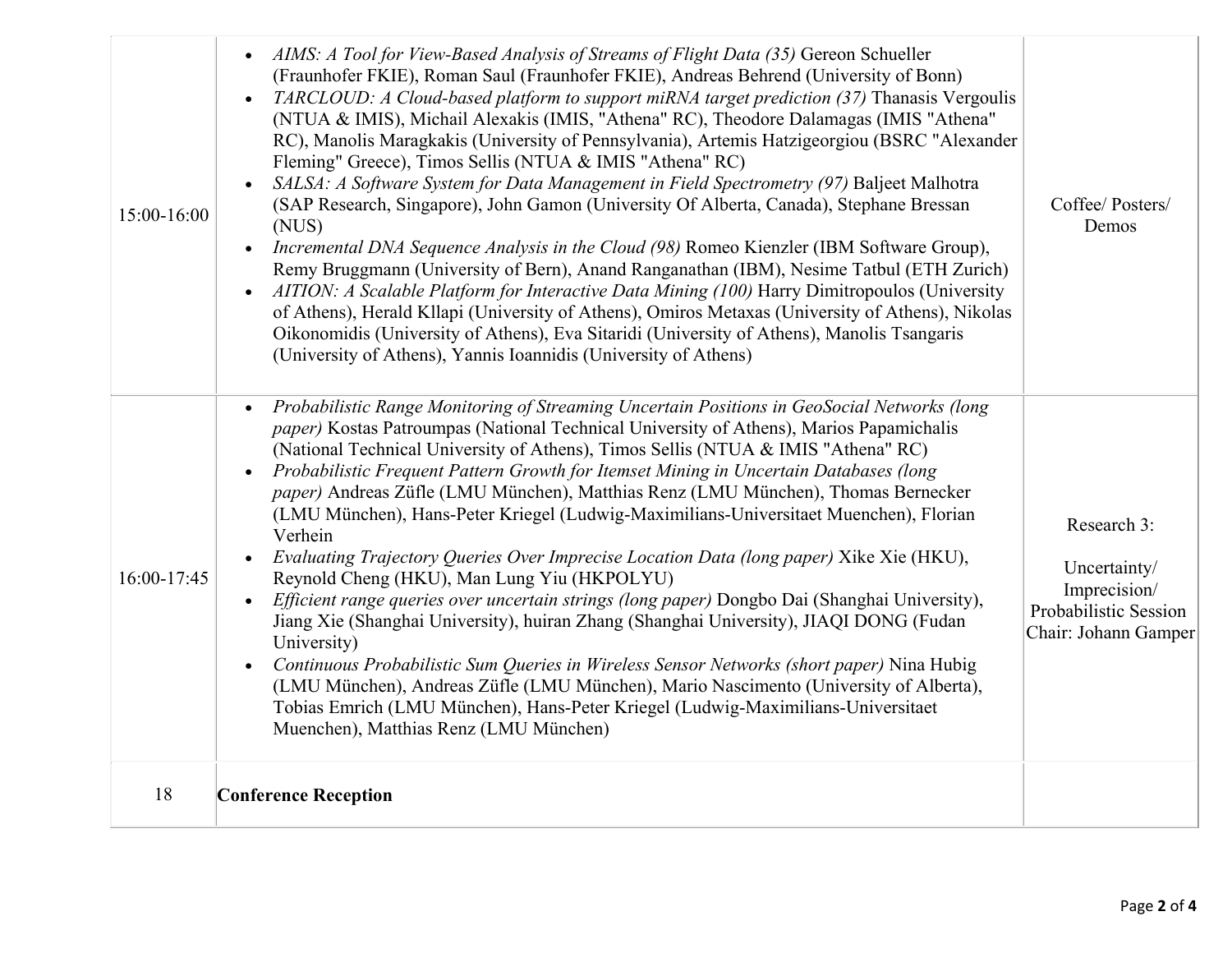## **Tuesday June 26**

| <b>Time</b>        | <b>Session Contents</b>                                                                                                                                                                                                                                                                                                                                                                                                                                                                                                                                                                                                                                                                                                                                                                                                                                                                                                                                                                                                                                               | <b>Session Title</b>                                                          |
|--------------------|-----------------------------------------------------------------------------------------------------------------------------------------------------------------------------------------------------------------------------------------------------------------------------------------------------------------------------------------------------------------------------------------------------------------------------------------------------------------------------------------------------------------------------------------------------------------------------------------------------------------------------------------------------------------------------------------------------------------------------------------------------------------------------------------------------------------------------------------------------------------------------------------------------------------------------------------------------------------------------------------------------------------------------------------------------------------------|-------------------------------------------------------------------------------|
| 9:00-10:30         | Data Infrastructures and Data Management Research: Close Relatives or Total Strangers?<br>Moderator: Yannis Ioannidis, University of Athens                                                                                                                                                                                                                                                                                                                                                                                                                                                                                                                                                                                                                                                                                                                                                                                                                                                                                                                           | Panel                                                                         |
| 10:30-10:45 Coffee |                                                                                                                                                                                                                                                                                                                                                                                                                                                                                                                                                                                                                                                                                                                                                                                                                                                                                                                                                                                                                                                                       |                                                                               |
| 10:45-12:30        | Finding the largest empty rectangle containing only a query point in Large Multidimensional<br>Databases (long paper) Gilberto Gutiérrez (Universidad del Bío-Bío), Jose Parama (Universidad de<br>A Coruña)<br>Functional Feature Extraction and Chemical Retrieval (long paper) PENG TANG (NTU), SIU<br>$\bullet$<br>CHEUNG HUI (NTU), GAO CONG (NTU)<br>Substructure Clustering: A Novel Mining Paradigm for Arbitrary Data Types (long paper) Stephan<br>$\bullet$<br>Günnemann (RWTH Aachen University), Brigitte Boden (RWTH Aachen University), Thomas<br>Seidl (RWTH Aachen University)<br>Scalable Computation of Isochrones with Network Expiration (long paper) Johann Gamper (Free<br>$\bullet$<br>University of Bozen-Bolzano), Michael Böhlen (University of Zurich), Markus Innerebner (Free<br>University Bozen)<br>Sensitivity of Self-Tuning Histograms: Query Order Affecting Accuracy and Robustness (short<br>paper) Andranik Khachatryan (KIT), Emmanuel Müller (KIT), Christian Stier (KIT), Klemens<br>Boehm (KIT)                            | Research 4: Spatial<br>and High-Dimensional<br>Data<br>Chair: Arie Shoshani   |
| 12:30-13:30 Lunch  |                                                                                                                                                                                                                                                                                                                                                                                                                                                                                                                                                                                                                                                                                                                                                                                                                                                                                                                                                                                                                                                                       |                                                                               |
| 13:30-15:00        | Database Support for Exploring Scientific-Workflow Provenance Graphs (long paper) Shawn<br>$\bullet$<br>Bowers (Gonzaga University), Manish Anand (Microsoft Coporation) Bertram Ludaescher (UC<br>Davis)<br>(Re)Use in Public Scientific Workflow Repositories (long paper) Johannes Starlinger (Humboldt-<br>Universität zu Berlin), Sarah Cohen-Boulakia (Université Paris-Sud), Ulf Leser (Humboldt-<br>Universitaet zu Berlin)<br>Aggregating and Disaggregating Flexibility Objects (long paper) Laurynas Siksnys (AAU),<br>Mohamed Khalefa (AAU), Torben Bach Pedersen (AAU)<br>Fine-grained Provenance Inference for a Large Processing Chain with Non-materialized<br>$\bullet$<br>Intermediate Views (short paper) Mohammad Rezwanul Huq (University of Twente), Peter Apers<br>(University of Twente), Andreas Wombacher (University of Twente)<br>Automatic Conflict Resolution in a CDSS (short paper) Fayez Khazalah (Wayne State University),<br>$\bullet$<br>Zaki Malik (Wayne State University), Brahim Medjahed (University of Michigan – Dearborn) | Research 5:<br>Provenance and<br>Workflows<br>Chair: Alexandros<br>Labrinidis |
|                    | $15:00-16:00$ Coffee/Posters/Demos                                                                                                                                                                                                                                                                                                                                                                                                                                                                                                                                                                                                                                                                                                                                                                                                                                                                                                                                                                                                                                    |                                                                               |